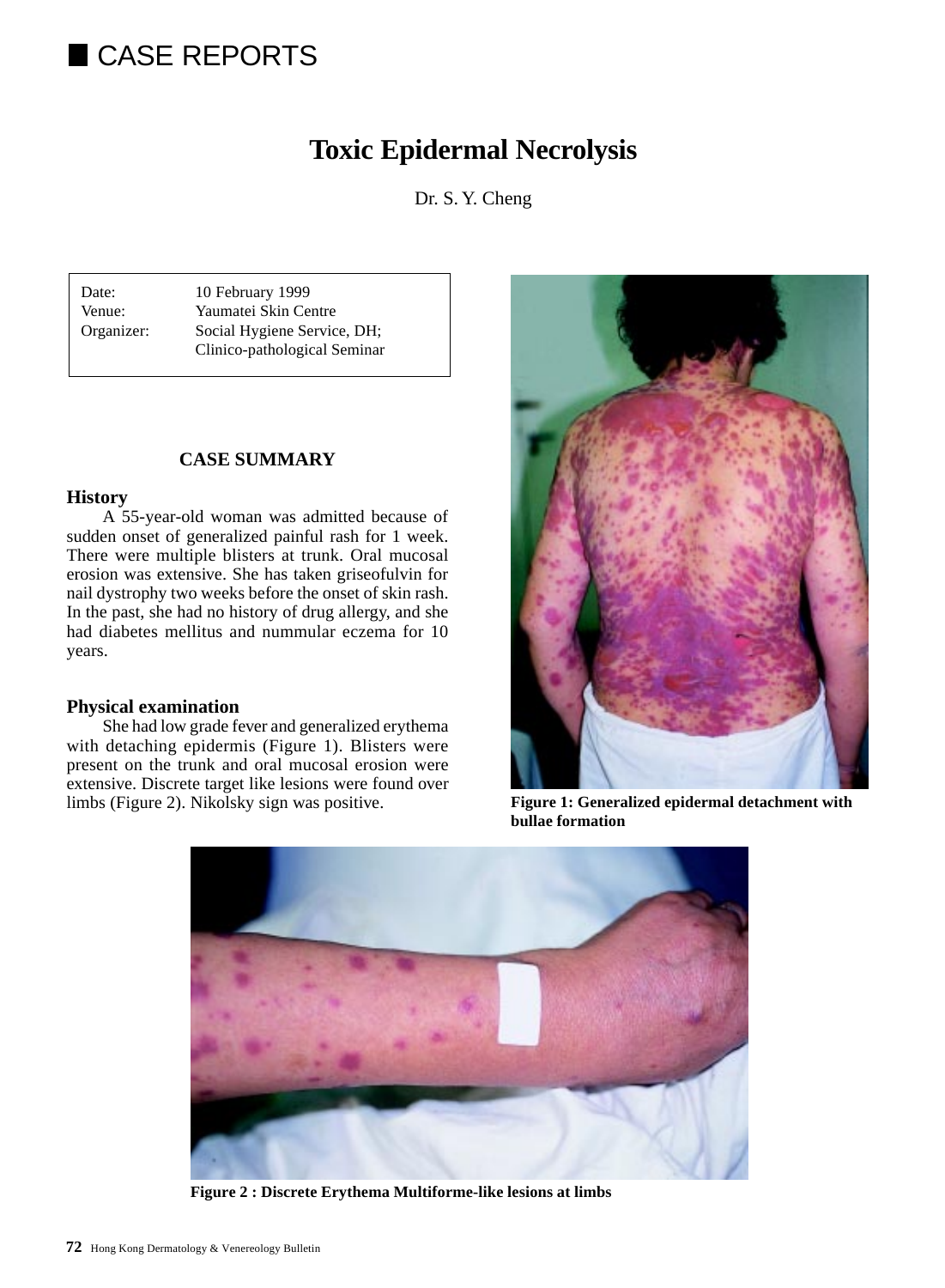#### **Investigations**

A skin biopsy was done on her forearm. There was confluent necrosis of the epidermis that was partially detached from the dermis. Mild perivascular lymphocytic infiltration was present in upper dermis. The findings were consistent with toxic epidermal necrolysis.

### **Diagnosis**

The diagnosis of griseofulvin induced toxic epidermal necrolysis was made.

### **Management**

Basically she was managed like a burn patient. Fluid and electrolyte balance were monitored closely. Skin care included potassium permanganate soak, daily dressing and liberal emollient application. Oral and eye care included thymol gargle, solcoceryl gel and methylcellulose eye drop. Finally, she recovered completely and was discharged.

### **Discussion**

Dermatopathologist stressed that it is difficult to distinguish erythema multiforme, Stevens-Johnson syndrome and toxic epidermal necrolysis, solely based on the histological features. Clinico-pathological correlation was important.

### **REVIEW ON TOXIC EPIDERMAL NECROLYSIS**

Toxic epidermal necrolysis (TEN) is an acute, lifethreatening syndrome. It is characterized by extensive erythema, cutaneous tenderness, and an exfoliation of necrotic epidermis in the form of sheets, leaving the skin with a scalded appearance.<sup>1</sup> Mucous membrane of the eye, oral cavity, and upper aero-digestive pathway may also be involved.

#### **Etiology**

Many etiological factors have been proposed for TEN. Drugs are considered to be the most frequent cause. The most common drugs associated with TEN are sulfonamides, non-steroidal inflammatory drugs, antibiotics especially tetracycline and penicillin, anticonvulsants, barbiturates and allopurinol.2 Apart from these, hundreds of drugs are reported to associate with TEN and griseofulvin is definitely one of the them.<sup>2</sup> Non-pharmacological factors in association with TEN include vaccinations, infections and neoplasia.2

It is important to note the time period between administration of first dose of the drug to the first cutaneous manifestations of TEN, in order to establish the drug culpability. A certain drug is likely to be the cause if the time interval is between one and three weeks in patients without previous encounter of the drug, or less than 48 hours in patients with previous adverse reaction to the same drug.<sup>3</sup> On the other hand, if the time interval is more than three weeks, it is less likely to be the offending drug. The exception is phenytoininduced TEN in which the drug reaction can develop at two to eight weeks after initiation of the drug therapy.<sup>3</sup>

### **Clinical manifestations**

Prodromal period lasts for two to three days. It consists of malaise, fever, rhinitis and anorexia. The acute phase is of sudden onset and usually lasts for 8 to 12 days. There are persistent fever and extensive mucous membrane erosion which precedes epidermal necrolysis. Cutaneous involvement starts with generalized erythematous plaques that may progress to large flaccid bullae. The epidermis sloughs in the form of large sheets. Characteristically, there is prominent skin tenderness and the Nikolsky sign is positive. The mortality rate can be as high as 30%.<sup>3</sup> Those patients who recover have gradual re-epithelialization of the skin and mucous membranes and this lasts for one to two weeks.

#### **Clinical classification of Toxic Epidermal Necrolysis, Stevens-Johnson Syndrome and Erythema Multiforme**

There has been debate for a long time about the relationship among Toxic Epidermal Necrolysis, Stevens-Johnson Syndrome(SJS) and Erythema Multiforme(EM). They are sometimes considered as a spectrum of diseases.

A new clinical classification was proposed by JC Roujeau et al (Table 1).<sup>4,5</sup> The spectrum of severe bullous erythema multiforme were divided into five categories, according to the degree of epidermal detachment at most severe time, presence or absence of typical targets, atypical targets or spots. Mucous membrane involvement was not taken in account in this classification.

Target lesions are characteristic erythematous annular lesions with a raised cyanotic center, resembling a "target" and hence its name. Typical target was defined as individual well-defined round lesion of less than 3 cm in size and typically it consists of 3 different zones (2 concentric rings around a central disk). Atypical target however had poorly defined border and/or had 2 zones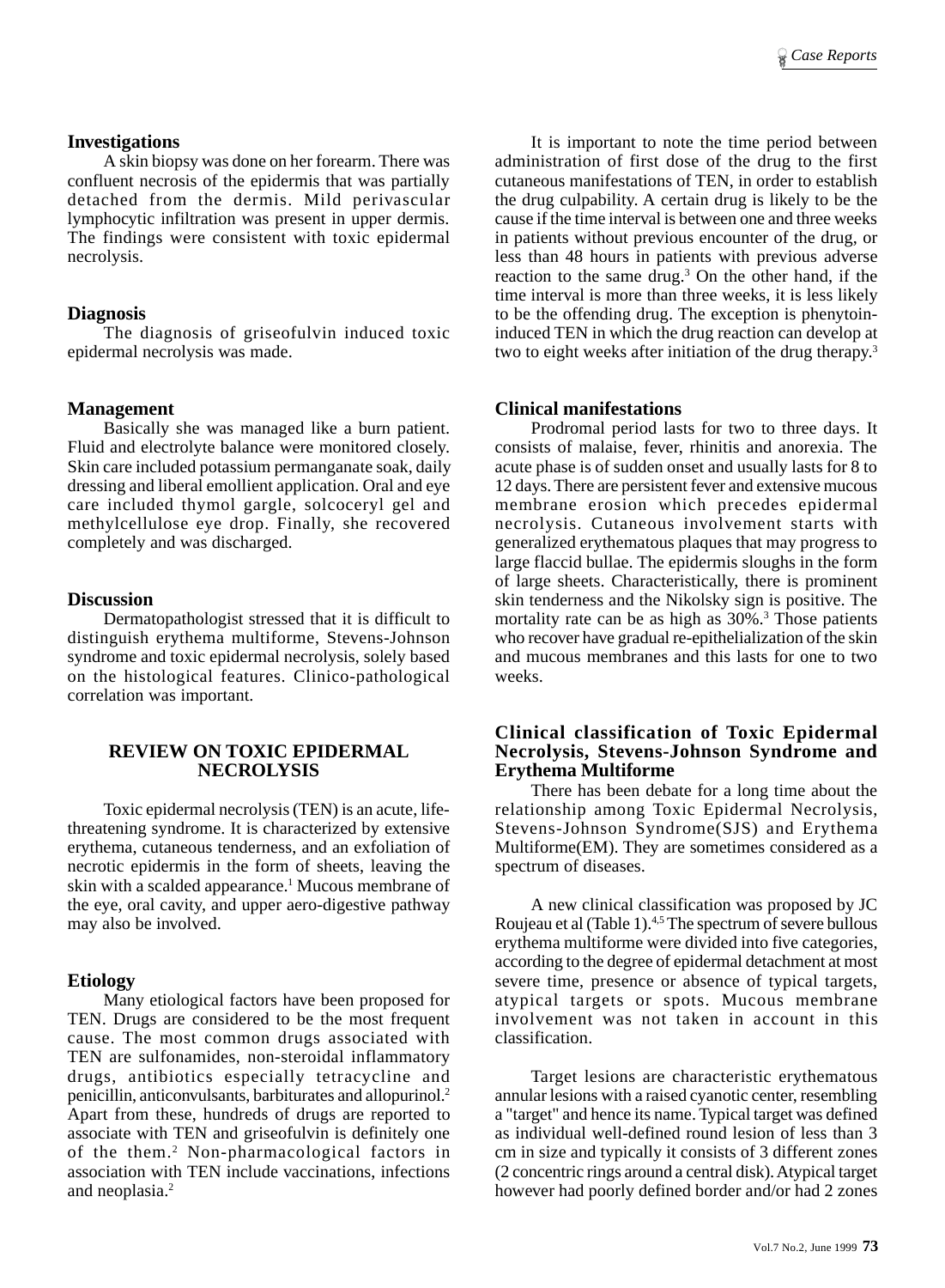| <b>Categories</b>    | Degree of<br>epidermal<br>detachment | <b>Typical targets</b> | <b>Atypical targets</b> | <b>Spots</b> |
|----------------------|--------------------------------------|------------------------|-------------------------|--------------|
| 1. Bullous EM        | ${<}10\%$                            | $^{+}$                 | Raised                  |              |
| 2. SJS               | ${<}10\%$                            |                        | Flat                    | Presence     |
| 3. Overlap SJS-TEN   | 10-30%                               |                        | Flat                    | Presence     |
| 4. TEN with spots    | $>30\%$                              |                        | Flat                    | Presence     |
| 5. TEN without spots | $>30\%$                              |                        |                         | Absence      |

**Table 1 : Spectrum of Severe Bullous Erythema Multiforme**

*(EM : Erythema Multiforme ; SJS : Stevens-Johnson Syndrome ; TEN : Toxic Epidermal Necrolysis)*

instead. It was said to be raised if it was palpable or flat if it was non-palpable. TEN with or without spots represents extensive epidermal necrosis with or without discrete EM-like lesions respectively.

The purpose of this classification was to separate EM from SJS and TEN. There was a strong and statistically significant correlation between the clinical classification and the probable cause. EM could be caused by infections or drugs whereas SJS and TEN were most likely due to drugs. Patients suffering from EM would not progress to SJS or TEN. A special category named as 'Overlap SJS-TEN' was created to better study the boundary between these two diseases.

# **Pathogenesis**

It is believed that there is a genetic susceptibility in patient who develops TEN. HLA-B12 association was found in sulphonamide induced TEN.<sup>3</sup> There is also indirect evidence to suggest that an underlying immune mediated reaction is involved, for example, type IV delayed hypersensitivity reaction.6 However, it cannot be explained why there is an increased frequency of TEN in patients with acquired immune deficiency syndrome as these patients have profound impairment in cell mediated immune response. Hence, metabolic predisposition to cutaneous drug reaction was suspected.<sup>6,7</sup>

After the parent drug is administered, it is usually metabolized to reactive drug metabolites by phase I enzymes in liver, most likely to be cytochrome P450 mixed function oxidases. These reactive drug metabolites are toxic. Detoxification into non-toxic metabolites by phase II enzymes is required before they are excreted. The phase II enzymes are specific for different drugs. For examples, epoxide hydrolase is

responsible to detoxify carbamazepine metabolites whereas glutathione S-transferase is responsible to detoxify sulphonamides metabolites.

Therefore, the metabolic hypothesis included several steps.<sup>6</sup> There is a genetically determined disturbance of drug metabolites in the form of a generalized or organ-selective deficiency in detoxification mechanisms. Reactive intermediates are generated in the epidermis when the patient has taken the culprit drug. As these reactive intermediates are not detoxified, they act as antigens which alter the epidermal cell surface proteins, including HLA I molecules. Immune system is thus activated to generate cytotoxic CD8+ T cells which enter the epidermis to attack and damage the epidermal cells.

Moreover, the metabolic pathway is sometimes more complicated. For example, sulphonamide is metabolized by two pathways.<sup>8</sup> The first pathway is acetylation by N-acetyl transferase into non-toxic metabolites. The second pathway is described in above paragraph. It was shown that majority of patients with sulphonamide-induced TEN were slow acetylators. However, 50% of the population are slow acetylators as well.<sup>8</sup> Thus, slow acetylation appears to be a necessary but not a sufficient criteria for developing severe drug reaction. In slow acetylators, more sulphonamide will be channeled into the second pathway. If one has coexistent deficiency in detoxification, one is prone to develop severe drug reaction.

# **Prognosis**

The prognostic factors include age, extent of skin loss, quality of skin care, associated medical illnesses such as diabetes mellitus and chronic renal failure, as well as presence of complications such as acute renal failure and infections.